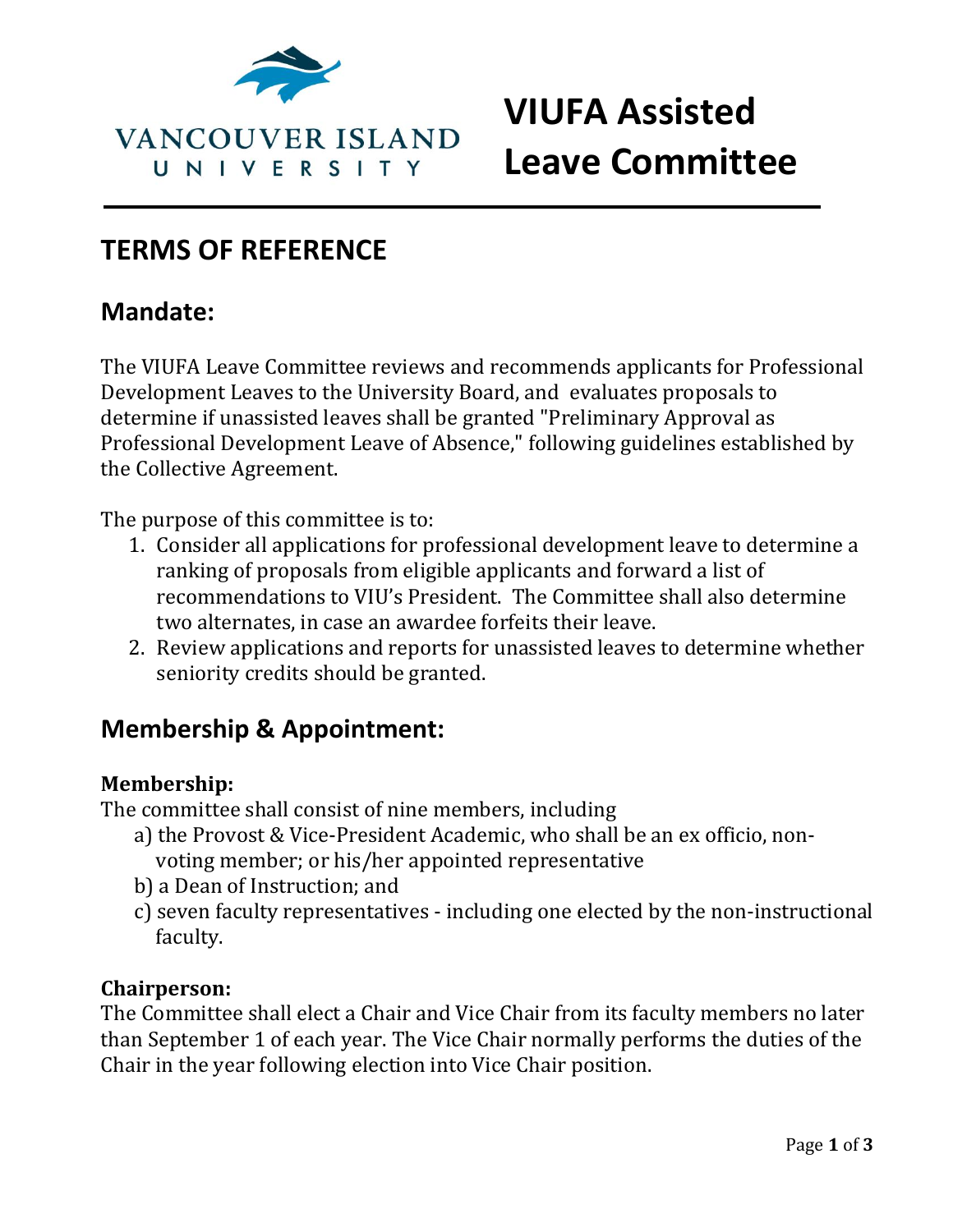#### **Length of Membership:**

The normal term of membership on the Committee for faculty representatives shall be three years. A faculty representative shall be a regular faculty member with at least two years of service at the University; he/she shall not himself/herself apply for a professional development leave during his/her term of membership on the Committee. A faculty representative shall be elected not later than August 31 of the year in which his/her term commences.

#### **Quorum:**

There must be at least six voting members present at a meeting to meet quorum. For deliberation meetings, all voting members will submit their rankings to the Committee Secretary for inclusion in the discussions, even if an emergency occurs and they are not able to attend in person.

## **Meetings:**

The Committee will meet normally two or three times per year.

The approximate meeting schedule is as follows:

- First Planning Meeting: late August
- Leave Selection Meeting: late September (this meeting must take place no later than the end of September to ensure there is enough time for the list of recommendations to be forwarded to the President by October 15th). A date for a second Leave Selection meeting is identified in case it is needed.

#### **Resources:**

#### **Committee support:**

The Research & Scholarly Activity Office will provide administrative support to this Committee.

### **Communication:**

All Committee meeting documentation will be available to Committee members *only,* on the VIU Institutional Archive System in the Research & Scholarly Activity folder.

The following public web page has been created for this Committee on the Research & Scholarly Activity web site: